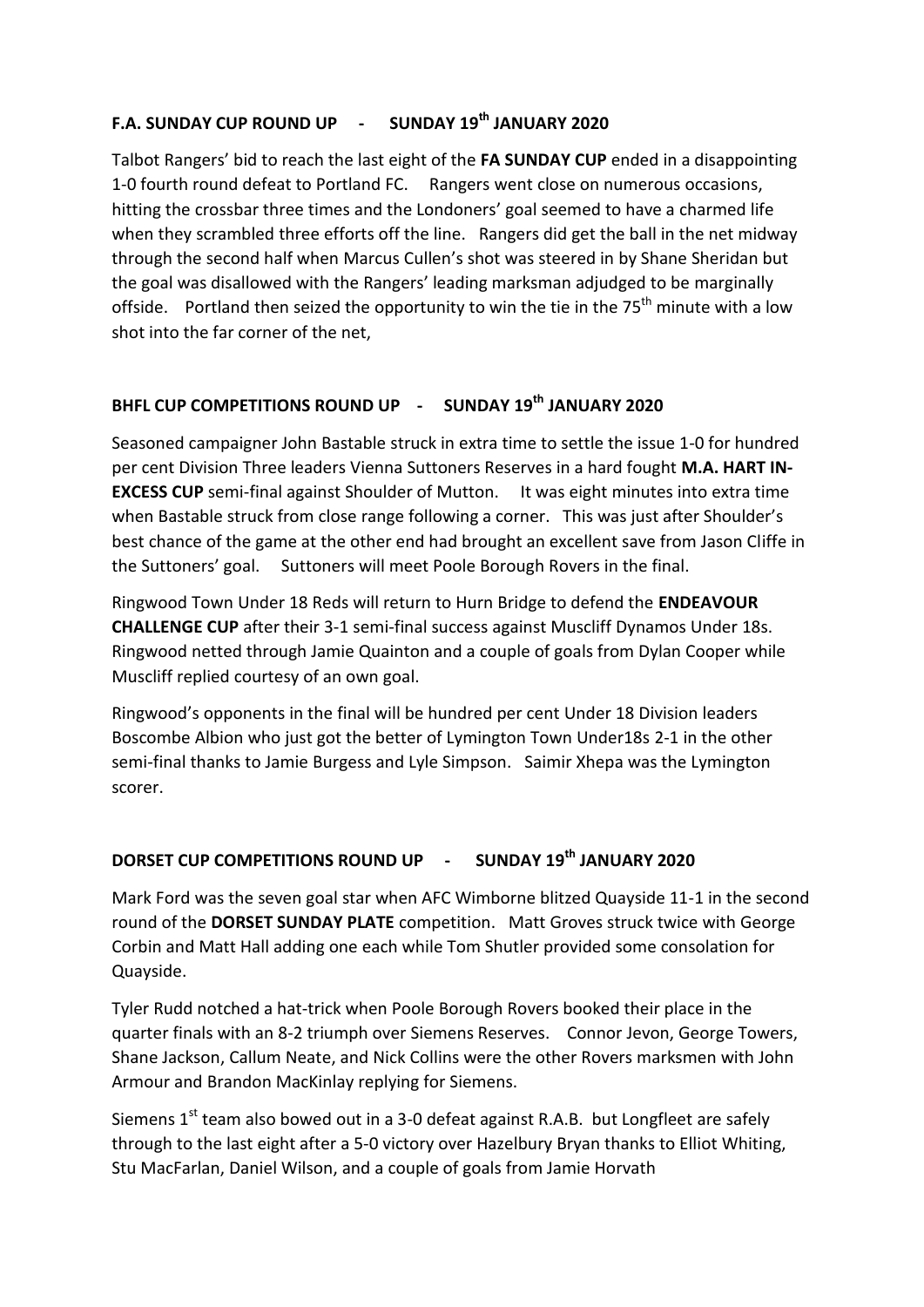## **HAYWARD SUNDAY LEAGUE ROUND UP - SUNDAY 19th JANUARY 2020**

Diego Galusni bagged a hat-trick when East Christchurch SSC moved up to third place in **DIVISION ONE** with a 7-2 victory over AFC Stourvale. Levi Ridealgh added two more with Mitch East and Pete Old also on target while Ryan Christopher and Alex Young were the 'Vale scorers.

Reigning champions Loch & Quay go past Alderney Manor on goal difference after upending them 6-1 thanks to River Smith's hat-trick and further goals from Jamie Morgan (2) and Luke Delaney.

In the other Division One game. West Howe netted through Adam Louka and a couple of goals from Sam Davis but they had to settle for a point when Tom Mann, Liam Holland, and Dale Walters earned Newtown Athletic a 3-3 draw.

James Jose struck twice for **DIVISION TWO** strugglers NMO but it was not quite enough to avoid a 3-2 defeat against Vienna Suttoners whose goals came from Matty Taylor, James Bainton, and Steve Lucas.

James Jordan netted for second placed Portchester in **DIVISION THREE** but they suffered an unexpected reverse when AFC Fiveways surprised them 3-1 with goals from Ali Paton, Ian Marshall, and Luke Vare.

Loch & Quay Reserves reclaimed top spot in **DIVISION FOUR** after Patrick Barnes scored the only goal of the game in the crucial top of the table clash with Parkstone.

Alex Rossi struck twice for Boscombe Celtic but Kirkfield United had the edge 3-2 thanks to Richard Pope and a Dale Cushen brace.

Unbeaten Branksome Liberal remain eight points clear at the top of **DIVISION FIVE** after Reece Darby struck twice in their 3-0 victory over JP Morgan Reserves with Ryan Mabey also on target.

Nearest rivals Boscombe Celtic Reserves raced into a 6-1 half time lead through Connor Picken's hat-trick and further goals from James Harris (2) and Webster Muringayi but Woodville Wanderers restored some pride by pulling it back to 6-4 through Teddy Hills, Barnaby Earl, and a couple of goals from James Hoff.

Ross Dominey bagged a hat-trick as Kraken Sports moved into third place on goal difference with an 8-1 triumph over New Milton Borough. Dan Palmer (2), Sam Barker, Simon Adair, and Richard Fieldhouse were the other Kraken marksmen with George Randall replying for Borough.

Billy Joyce, Kane Mitchell, Jon Harris, Storm Graham, and Kyle Joyce netted for Parkstone Athletic but Home Style forced a 5-5 draw thanks to Jason Knight (2), Liam Beddow, Nick Burton, and Jamie Stanbury.

Ellis George and Troy Light plundered five and four goals respectively and Ryan Cole nabbed ahat-trick when West Howe Reserves hammered Academy 17-0 to go top of **DIVISION SIX.**